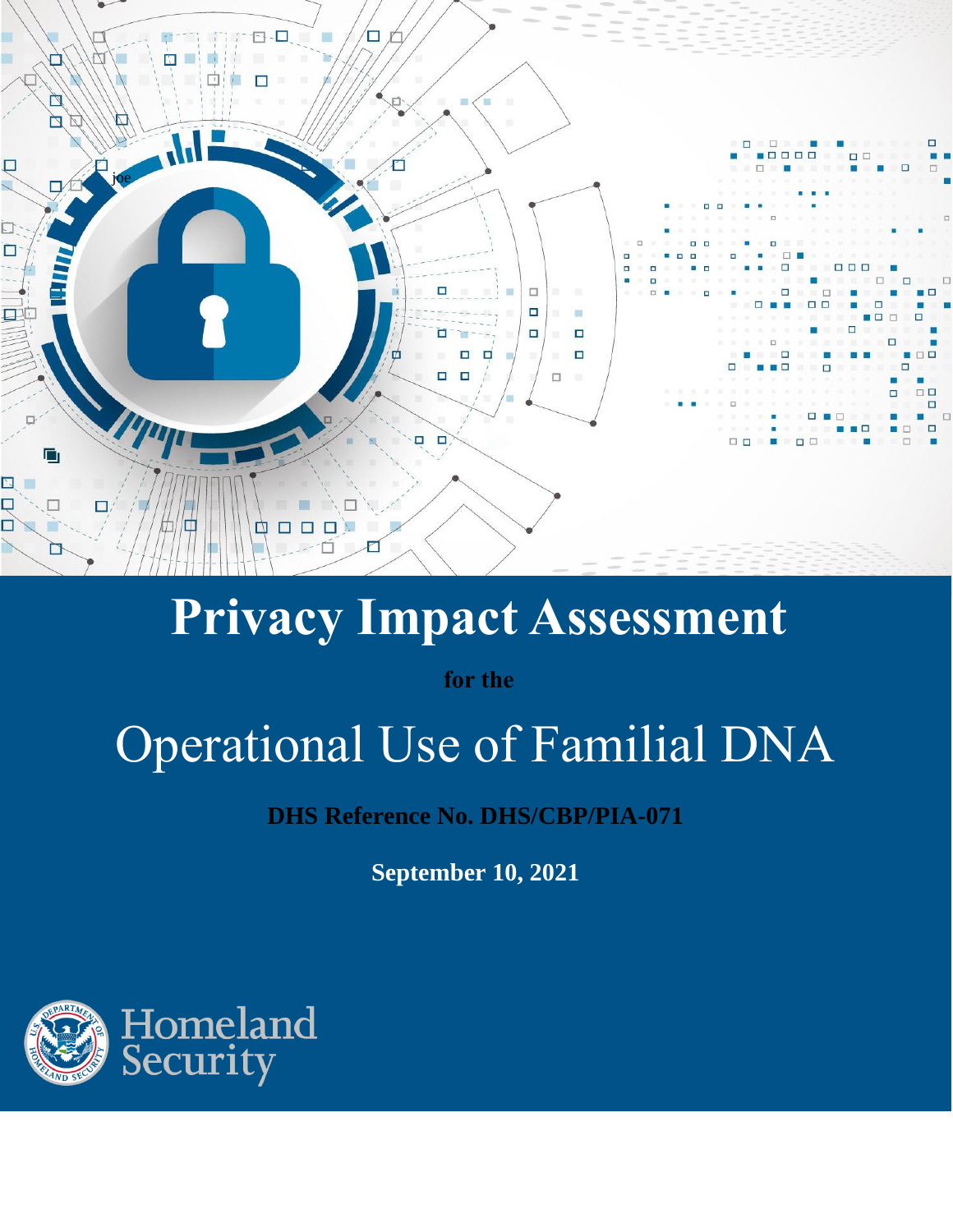

#### **Abstract**

The U.S. Department of Homeland Security (DHS) U.S. Customs and Border Protection (CBP) is implementing Familial deoxyribonucleic acid (DNA) testing as a factor to determine if an adult claiming to be the biological parent of a child is, in fact, the biological parent. Such testing will help to identify individuals who are fraudulently representing themselves as a family unit when apprehended by DHS. Additionally, such Familial DNA testing is being implemented for purposes of complying with a court order in *Ms. L v. U.S. Immigration and Customs Enforcement (ICE)*, 3:18-cv-00428 (S.D. Cal), which requires DNA testing prior to any separation of an adult and child based on concerns of parentage. CBP is conducting this Privacy Impact Assessment (PIA) to provide transparency about the limited scope of DNA collection for the purpose of Familial DNA testing, which compares two DNA profiles (adult and child) to determine whether a biological parent-child relationship exists, and to outline and explain how CBP will mitigate privacy risks associated with Familial DNA.

#### **Introduction**

In the spring of 2018, DHS became aware of an increase in the number of adult non-U.S. citizens and non-Lawful Permanent Residents (collectively, noncitizens) fraudulently claiming a biological parent-child relationship to an unrelated child at the time of encounter. DHS is generally limited on how long, and under what conditions, it may detain minors, even when those minors are accompanied by a parent or legal guardian. Equipped with this knowledge, noncitizens seeking to avoid detention, possibly aided by transnational criminal organizations, may attempt to enter the United States as a fraudulent family unit. Family unit fraud can lead to, or stem from, other crimes, including immigration violations, identity and benefit fraud, human smuggling, human trafficking, foreign government corruption, and child exploitation.

In May 2019, ICE Homeland Security Investigations (HSI) began a pilot program, Operation Double Helix, to use Familial DNA testing to determine parentage in possible fraudulent family units.<sup>1</sup> In January 2020, the court in *Ms. L v. ICE*,  $3:18$ -cv-00428 (S.D. Cal), required DNA testing be conducted prior to any separation of an adult and child based on parentage concerns. The current ICE-Homeland Security Investigations operation will end on September 12, 2021. Therefore, CBP is assuming responsibility for Familial DNA testing to protect the interests of

<sup>1</sup> *See* U.S. DEPARTMENT OF HOMELAND SECURITY, U.S. IMMIGRATION AND CUSTOMS ENFORCEMENT, PRIVACY IMPACT ASSESSMENT FOR THE RAPID DNA OPERATIONAL USE, DHS/ICE/PIA-050 (2019), *available at* https://www.dhs.gov/privacy-documents-ice.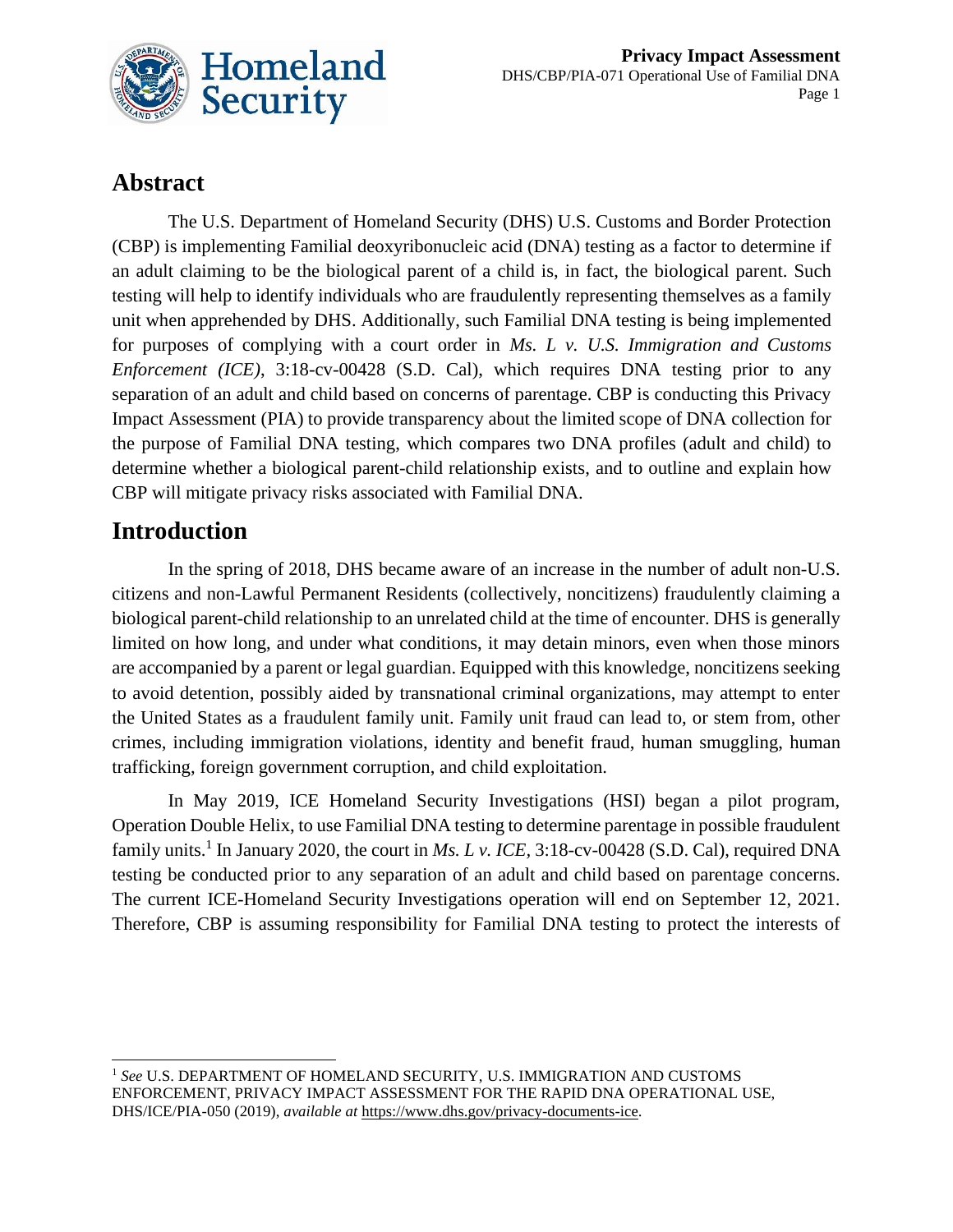

vulnerable children who may be exploited by adults claiming to be their parents and to continue operations in compliance with the court order.

CBP (both U.S. Border Patrol (USBP) and the Office of Field Operations  $(OFO))^2$  will collect DNA samples pursuant to its immigration inspection authorities in Title 8 (8 U.S.C. 1225(d)(3); 8 U.S.C. 1357(b)) and with the consent of the adult claiming biological parentage. Title 8 grants CBP the authority "to take and consider evidence of or from any person concerning the privilege of any alien or person he believes or suspects to be an alien to enter, reenter, pass through, or reside in the United States, or concerning any matter which is material or relevant to the enforcement of this Act and the administration of the Service." The collection of DNA samples to determine biological parental relationships does not require a warrant, and DNA samples will be collected with the consent of the adult claiming biological parentage.

#### *Familial DNA Collection Process*

A USBP Agent or CBP Officer will determine whether to conduct DNA collection for the purpose of Familial DNA testing because of a potentially fraudulent claim of parentage based on law enforcement personnel expertise, interviews with the individual, and a totality of circumstances during the inspection. For both USBP and OFO, a supervisor must approve the collection of DNA for the purpose of performing a familial test. Some examples of relevant factors include:

- USBP Agents or CBP Officers have observed or gathered information that indicates potential human trafficking;
- Through interviews or other enforcement actions, USBP Agents or OFO Officers may come to suspect adults are fraudulently claiming to be the biological parent of a child. These suspicions may arise from observed behaviors of a purported family unit that are inconsistent with the behavior of an actual family or other factors, including instances where USBP Agents or CBP Officers reasonably believe that they observed the same child(ren) on multiple occasions with different adults claiming a parent-child relationship.

DNA testing is not conducted on all families presenting at the border with children. When a USBP Agent or CBP Officer determines that DNA collection for the purpose of Familial DNA testing is required, the Agent or Officer will seek supervisory approval for the collection, and then inform the adult about the purpose of the DNA testing. Agents and Officers will provide a consent form on which the adult must affirmatively elect to participate in the DNA testing. The consent form establishes the scope of the consent (i.e., that the individual's consent only extends to a DNA sample validating a biological parental relationship) and explains the testing (i.e., that collection is pursuant to a uniform procedure utilizing a buccal (cheek) swab). It also states that CBP may

<sup>&</sup>lt;sup>2</sup> USBP apprehends individuals who enter the country outside of established Ports of Entry (POE). OFO is responsible for processing individuals who present themselves at the Ports of Entry.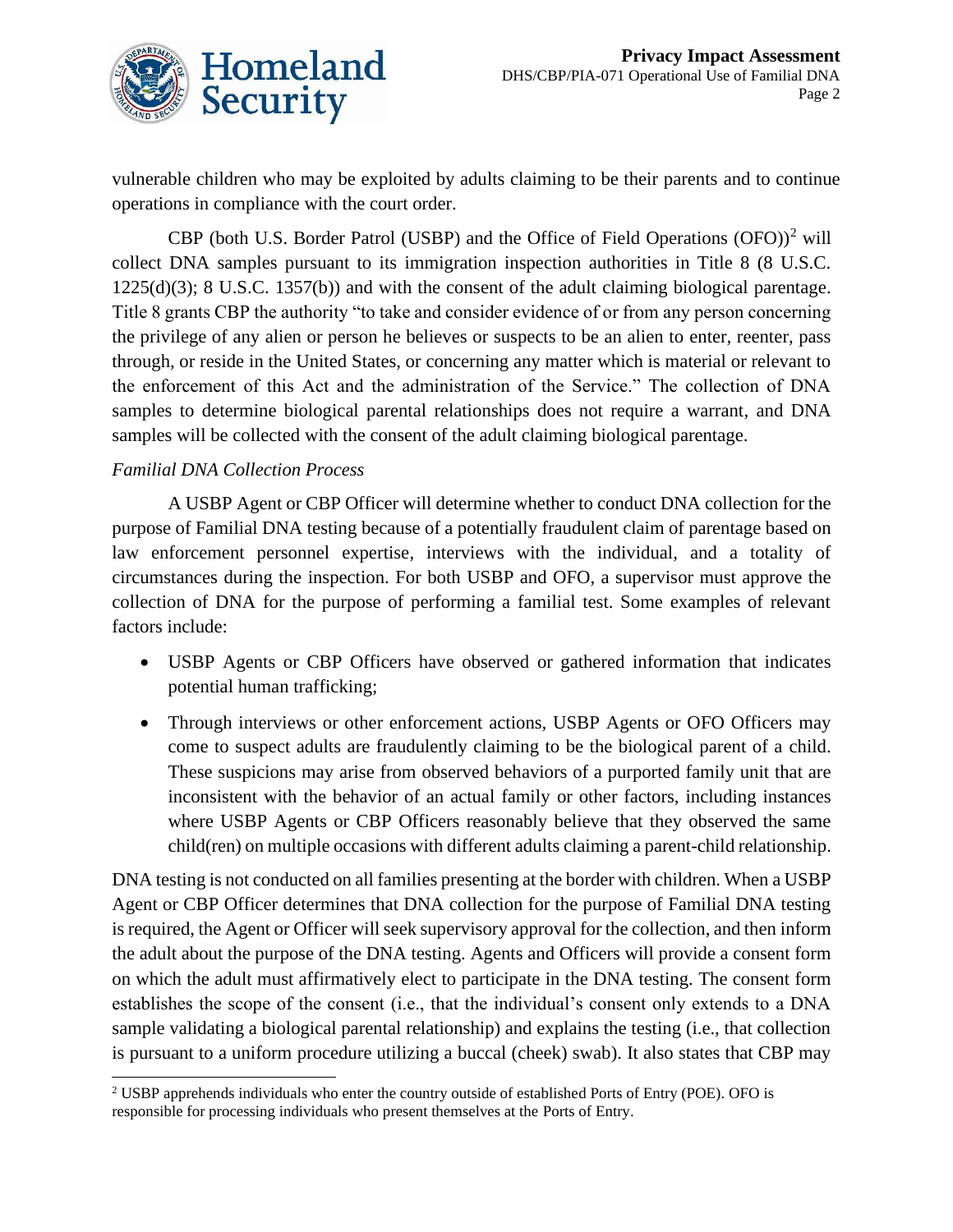

retain a record of the parental validation results and that CBP will not store the DNA sample collected pursuant to the consent. A Point of Contact (POC) will be designated within each CBP Sector and Field Office who will maintain the log of Familial DNA collection records as discussed below. 3

In addition to the consent form, the adult will also be provided a Privacy Act Statement explaining the purpose of the DNA testing, the authority under which DNA is collected, that information related to the collection of DNA (e.g., the existence of a positive or negative match) may be shared according to federal law and CBP policy, and that disclosure of DNA is voluntary. The consent form and the privacy statement will be available in English, Spanish, and Portuguese, and interpreter services will be provided, as needed.

DNA testing will only be conducted if the adult consents to the test. If the adult consents, the USBP Agent or CBP Officer will instruct and observe the adult subject conduct a buccal (cheek) swab on themselves and the child, or the child can collect the sample themselves. The CBP personnel will package the DNA samples and send them to a contracted laboratory, which provides personnel and equipment to conduct Familial DNA analysis. Familial DNA, or Familial DNA analysis, is a term used to describe the streamlined process of developing a DNA profile from a reference sample buccal (cheek) swab and comparing it against another reference sample buccal (cheek) swab. Furthermore, the analysis permits a trained human technician to analyze any inconclusive results. <sup>4</sup> The DNA profile generated for Familial DNA analysis is unique in that it is not usable for any other purpose other than to indicate a positive or negative parental relationship with another DNA profile. It does not contain any information concerning an individual's health, body composition, or organic strengths or weaknesses. Additionally, DNA samples used for Familial analysis disintegrate as part of the testing and none of the physical sample is retained.

DNA profiles identify with a high level of accuracy the genetic characteristics of one individual and can be compared to those of another individual to determine whether the individuals have a positive or negative parent-child match.<sup>5</sup> A positive match indicates that the tested individuals have a confirmed biological parent-child relationship. A negative match results when there is no biological parent-child relationship. The contracted forensic service provider will provide a report back to the CBP requestor that contains the percentage of how related the individuals are. As such, any Familial DNA profile match that is less than a parent-child match (i.e., less than a 99.5 percent DNA profile match) will be considered a negative match under

<sup>&</sup>lt;sup>3</sup> CBP collects and retains the minimum amount of administrative data viable to ensure the accuracy of recording a positive or negative match in the SharePoint log and in the Unified Secondary system, described in full below.

<sup>&</sup>lt;sup>4</sup> This may occur for a variety of reasons, such as insufficient DNA to conduct analysis, especially if a subject is dehydrated. If inconclusive, the technician may run the second sample to try the match again (see footnote 6).

<sup>5</sup> CBP is only conducting Familial DNA testing to verify claims of parent-child relationships. DNA testing will not be used to validate other familial relationships.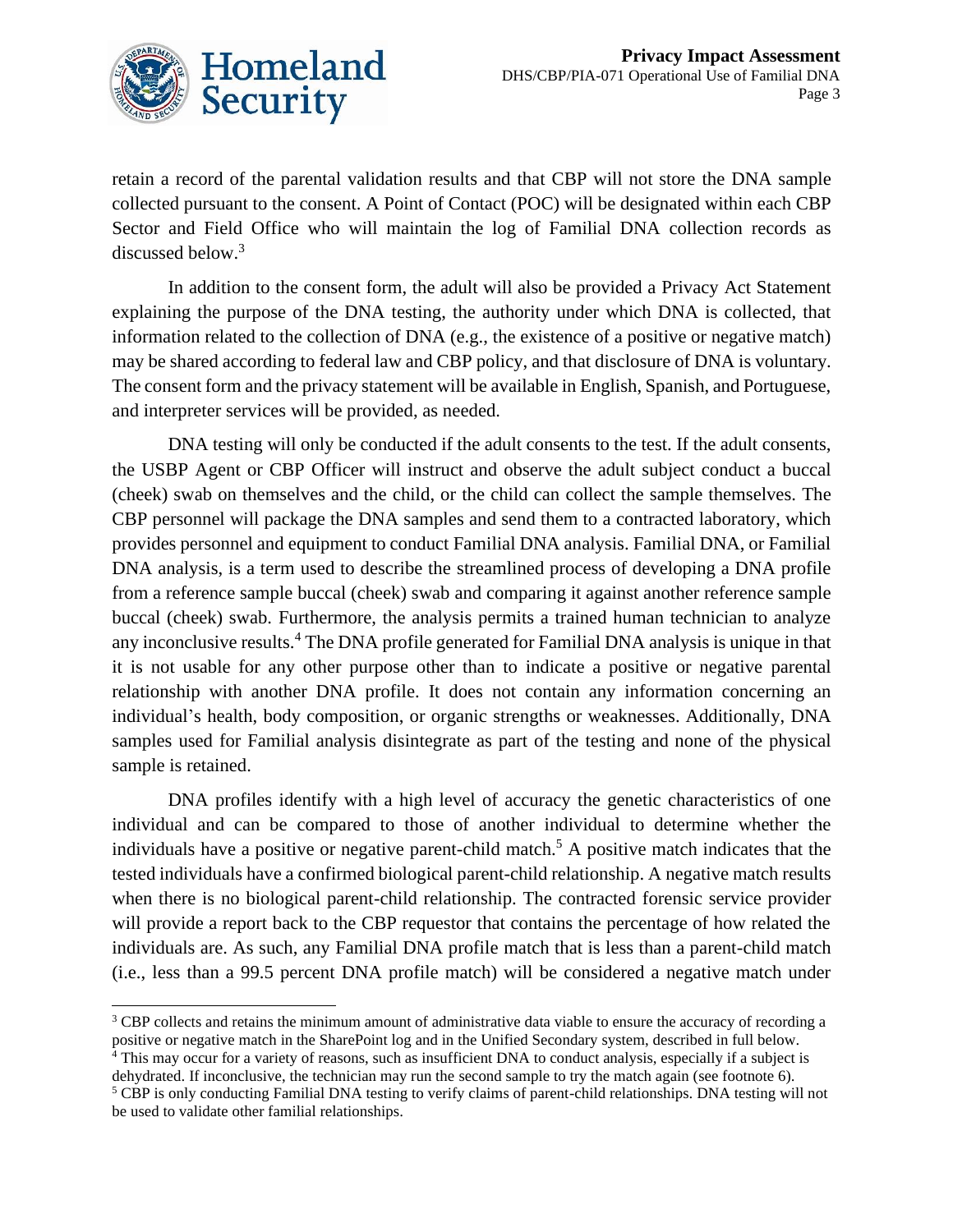

CBP's Familial DNA testing. An inconclusive match will be treated the same as a positive match in that the child(ren) will not be separated from the adult(s) based on the results of the DNA tests; only confirmed negative results may be used as the basis to separate an adult and child based on concerns about parentage.<sup>6</sup> Inconclusive data could be due to the lack of DNA found on the buccal (cheek) swab, due to human error, or the collection was otherwise insufficient so as to yield conclusive data.

CBP has contracted with a vendor to support CBP with its need for DNA collection for the purpose of Familial DNA testing conducted by an outside forensic service provider. The contractors must undergo DHS Privacy and Security training and sign Non-Disclosure Agreements (NDA) prior to gaining access to CBP collected information. Access to CBP information is limited based on a need-to-know.

USBP Agents or CBP Officers create a "case" after recommending individuals to their Supervisors for Familial DNA testing. A "case" is created by manually completing a case submission form to pass along a hard copy to the contractor.<sup>7</sup> An email notification will also be sent that the test is en route with an electronic copy of the request. The case submission form is necessary to establish the field POC so that results can be sent to the requesting USBP Agent or CBP Officer once the analysis is complete. In this form, the following fields are required:

- Submitting agency and office;
- Billing information and method of payment (the contract order number is used);
- CBP report mailing POC and address**;**
- Authorized CBP POC, address, and email address;
- Familial DNA test;
- Event number; $8$
- Barcode for parent sample collection kit;
- Barcode for child sample collection kit; and

<sup>6</sup> Each DNA collection kit contains two swabs to collect an individual's sample. CBP will submit two swabs to the forensic service provider as part of each DNA collection. If the first swab does not produce a conclusive result, then the second swab is tested. If the second swab does not produce a conclusive result, then the result is considered inconclusive and is treated the same as a positive match.

<sup>&</sup>lt;sup>7</sup> OFO intends to convert the fillable PDF to be entered in electronically within the Unified Secondary system, then printed and emailed to the forensic service provider.

<sup>8</sup> OFO will include a Unified Secondary event number on the completed Familial DNA submission form provided to the contracted vendor and attached to the report provided back by the contacted vendor when results are received by the CBP Officer. USBP intends to provide the e3 event number. Event numbers are generated by the respective systems and are not derived from any PII.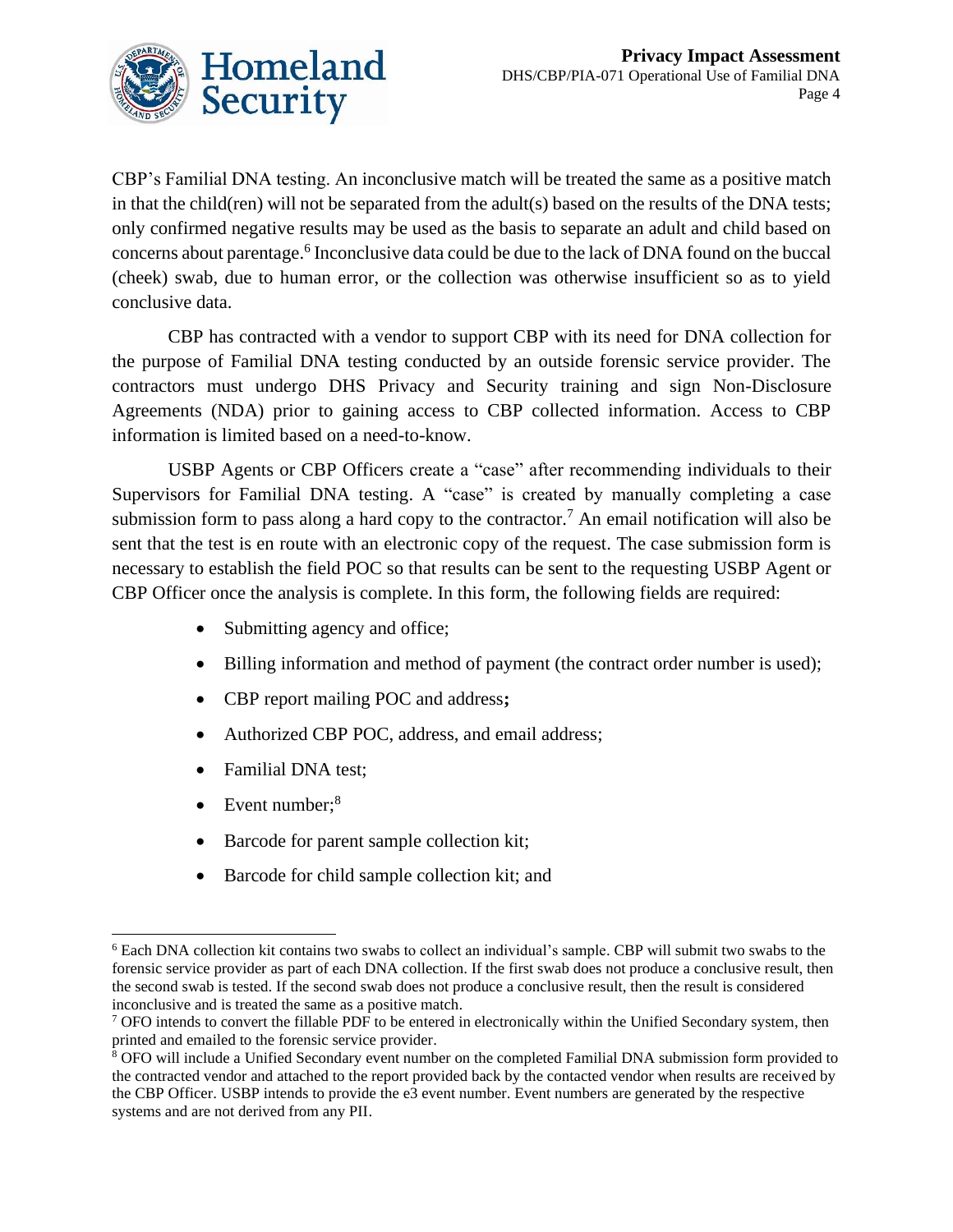

• Date collection completed.

For the POC fields, depending on the submitting office within CBP, the USBP Agent or CBP Officer's contact information (name, email address, and phone number) is listed. These fields are required so the vendor can contact the submitting agent or officer at the conclusion of the DNA analysis and provide the DNA testing report. The report provided to the POC by the forensic service provider will contain the following information about individuals whose DNA is tested for familial relationships:

- Time and Date sample was collected;
- Sample ID (unique barcode);
- Cartridge and chemistry; $9$
- Location at which the sample was collected;
- Serial number of machine used for testing;
- Number of matches;
- Claimed Relationship (parent and child);
- Person A DNA swab barcode (e.g., AB10224);
- Person B DNA swab barcode (e.g., AB10225);
- Likelihood ratio;
- Probability Related (e.g., 99.9%);
- Overall result: positive or negative; and
- If applicable, Conflicting Loci.<sup>10</sup>

Familial DNA samples will be processed by the contracted vendor. The swabs disintegrate or are used up during the process of testing. Any remaining material that contains DNA will be destroyed at the completion of analysis. At no time will the physical DNA profile samples or the DNA profile information be maintained by CBP personnel. After testing is complete, the physical DNA samples will no longer be retained by the forensic service provider.

<sup>9</sup> The cartridge is the container that holds the necessary reagents and consumables needed to complete the DNA test until the analysis is performed. Chemistry refers to the reagents and consumables. The cartridge allows for a user to generate a forensic DNA profile from a buccal swab. The information on the cartridge is used by the vendor to track the cartridge lot number.

 $10$  The CBP forensic service provider will use short tandem repeat (STR) locations (loci) that are used by the Federal Bureau of Investigation (FBI), INTERPOL, and other accredited DNA laboratories. The loci are chosen specifically because they do not reveal any physical traits, race, ethnicity, disease susceptibility, or other sensitive information about an individual. The DNA test uses a set of STR loci to verify parent-child relationships.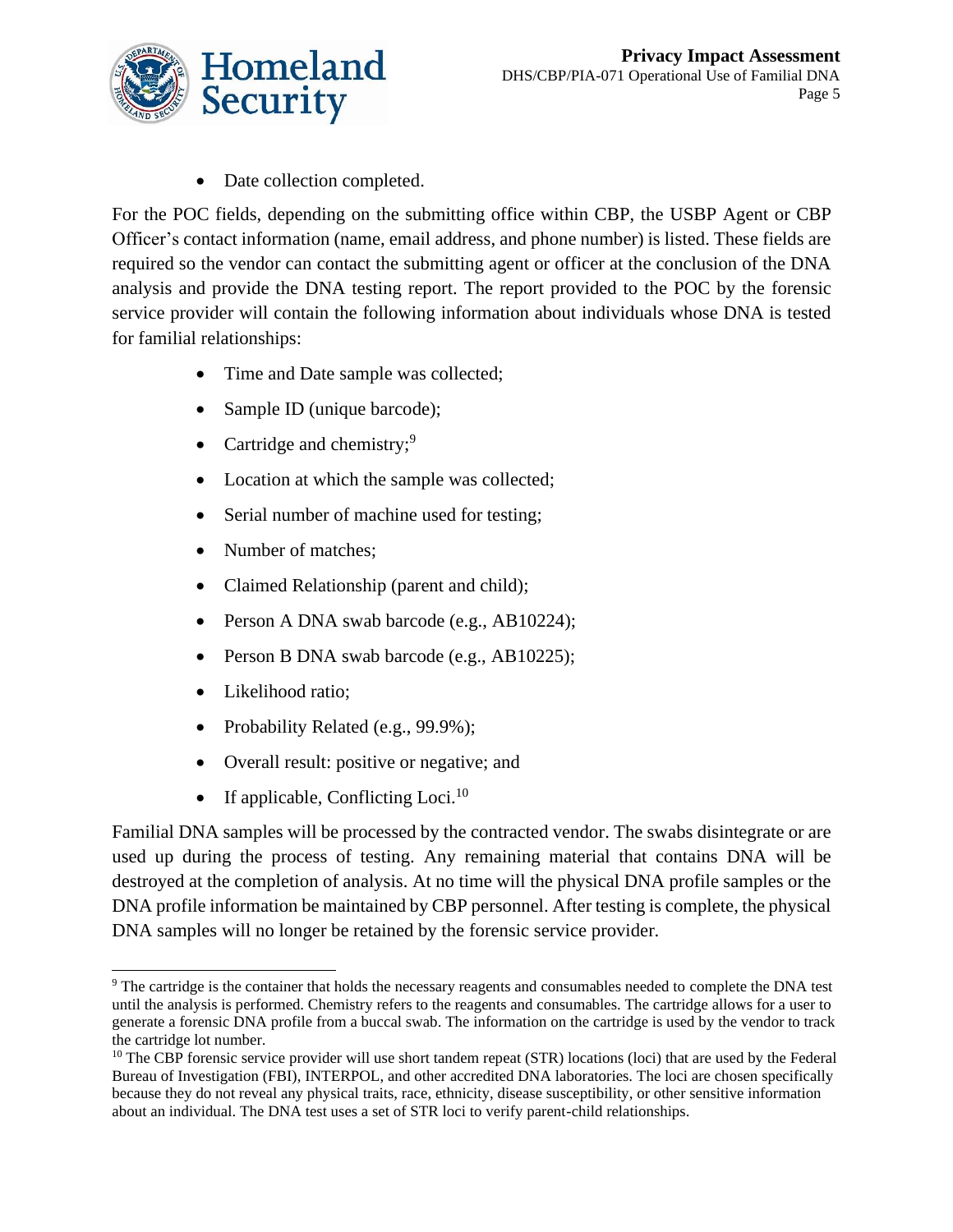

Both USBP Agents and CBP Officers will indicate in a stand-alone log (i.e., Excel spreadsheet or Unified Secondary (USEC)<sup>11</sup>), established for the POC and maintained manually by CBP personnel, that a privacy statement was provided to the individual, including the name of the officer providing the privacy statement, and notating that the individual consented to the testing.

Eventually, USBP intends to use the e3 system to store records related to processing for the purpose of Familial DNA testing.<sup>12</sup> In the interim, PII about noncitizens collected as part of DNA collection for the purpose of Familial DNA testing will be logged by USBP Agents in a secure SharePoint site that stores information related to the administration of Familial DNA testing. The SharePoint log will also be used to evaluate the merits of DNA collection for the purpose of Familial DNA testing based on time from referral to result, total number of negative or inconclusive tests, and an after-action report. The SharePoint log will be maintained by USBP Agents, and access is limited to those Agents who have submitted a test, with a need-to-know based on their official duties as designated by the Supervisor. The interim SharePoint solution will consist of a fillable document, and all entries and users will be recorded. PII contained in the SharePoint log will include the following:

- Name of the adult and claimed child;
- Date of birth for the adult and claimed child;
- A-numbers;
- Consent received (Yes);
- Country of citizenship;
- Date, time, and location of test;
- Result (positive or negative parent-child match);
- Barcode number that corresponds to the DNA sample;
- Articulable basis for requiring the DNA collection; and
- Prosecution results, if any.

OFO will use Unified Secondary for Familial DNA processing, and in addition to the data elements above, will also assign a Unified Secondary event number. Unified Secondary is a

<sup>11</sup> *See* U.S. DEPARTMENT OF HOMELAND SECURITY, U.S. CUSTOMS AND BORDER PROTECTION, PRIVACY IMPACT ASSESSMENT FOR THE CBP UNIFIED SECONDARY, DHS/CBP/PIA-067 (2020), *available at* https://www.dhs.gov/privacy-documents-us-customs-and-border-protection.

<sup>12</sup> *See* U.S. DEPARTMENT OF HOMELAND SECURITY, U.S. CUSTOMS AND BORDER PROTECTION, PRIVACY IMPACT ASSESSMENT FOR THE CBP PORTAL (E3) to ENFORCE/IDENT, DHS/CBP/PIA-012 (2017), *available at* https://www.dhs.gov/privacy-documents-us-customs-and-border-protection.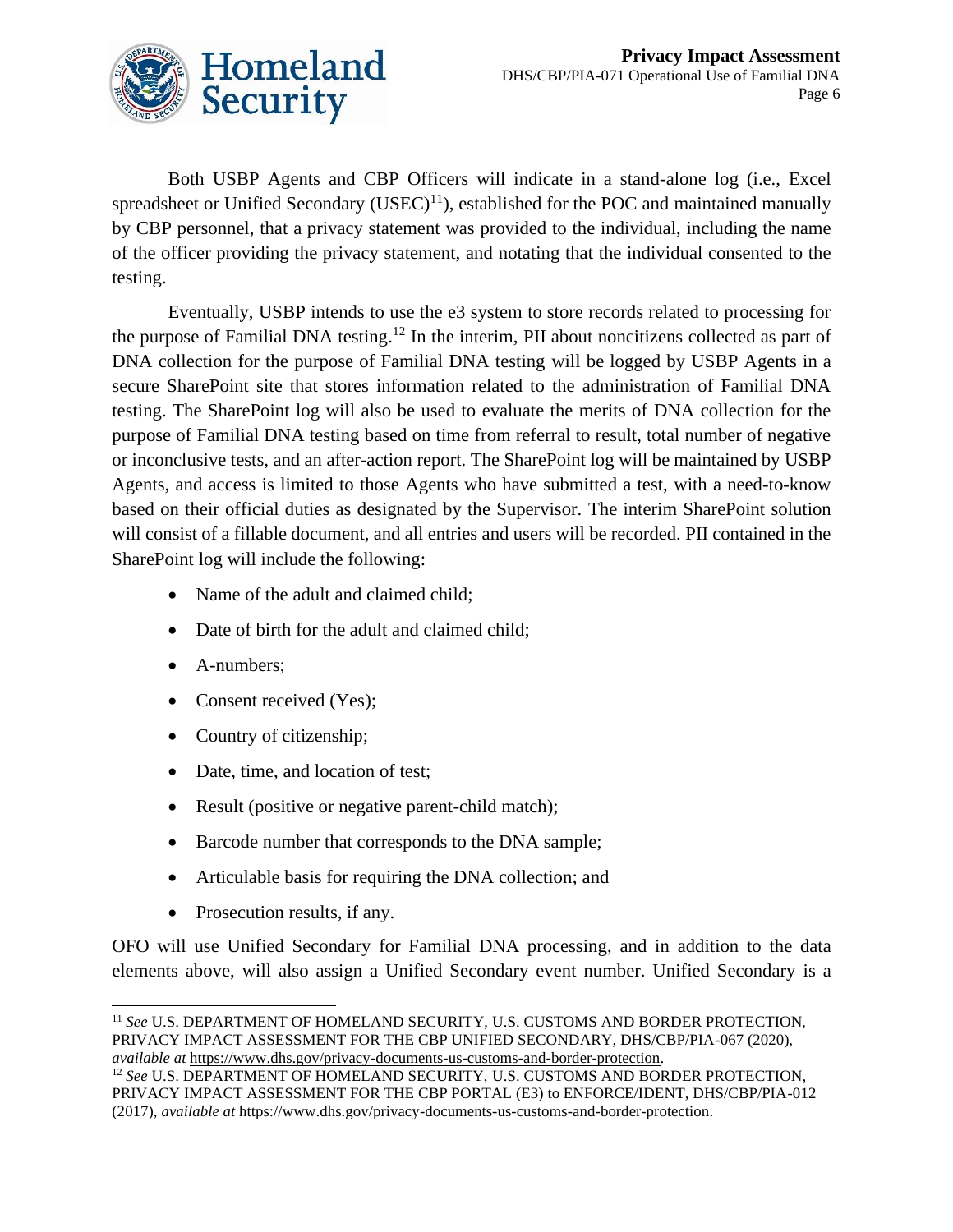

consolidated inspection and immigration events processing tool that lists all travelers referred for secondary inspection at a specific port. CBP Officers will select the event created within Unified Secondary for the relevant adult and child and add all associated attachments, which will include the consent form. The attachment identifying a Familial DNA test will contain the barcode number that corresponds to the DNA sample from the sample collection kit. Similar to a Unified Secondary event number, the barcode cannot, itself, be used to identify an individual. Form I-213, *Record of Deportable Alien,* may also be attached. As the process matures, Unified Secondary will contain a dropdown selector identifying a DNA collection for the purpose of Familial DNA testing. CBP Officers will be able to query total number of collections from the Unified Secondary event number to evaluate the merits of DNA collection for the purpose of Familial DNA testing, such as number of tests and locations of tests.

After testing is complete, results will be provided to the CBP POC who submitted the samples. USBP personnel will record the reason for testing and the positive, negative, or inconclusive familial match in the narrative section of the Form I-213, which is uploaded into ICE's Enforcement Integrated Database (EID) via e3, a CBP portal that collects and transmits data to the Enforcement Integrated Database for storage.<sup>13</sup> An annotation in the  $e3$  Detention Module will also record DNA collection for the purpose of Familial DNA testing as well as the result. CBP uses e3 to generate the Form I-213 and track individuals currently in USBP custody. Data entered into the Form I-213 is eventually shared with ICE and U.S. Citizenship and Immigration Services (USCIS) as part of the individual's A-File.

OFO will continue to use Unified Secondary to record the positive, negative, or inconclusive familial match. CBP Officers will also record results in Form I-213, which also documents the articulable basis for requiring the DNA collection, and upload it into Unified Secondary. The Unified Secondary event number will be written on the completed Familial DNA submission form provided to the contracted vendor and attached to the report provided back by the contacted vendor when results are received by the CBP Officer.

If the test confirms a parent-child relationship, the subjects will be processed as a family unit, absent an independent reason to separate the parent and child. Individuals may elect not to consent to testing. Declining to provide consent will be noted in the Form I-213. After electing not to participate, individuals will be processed in accordance with current DHS policies. At no time will USBP Agents or CBP Officers force individuals to provide a DNA sample.

If Familial DNA analysis confirms that an adult is not the biological parent of the child after the adult has falsely claimed biological parentage, the adult may be separated from the child,

<sup>13</sup> *See* U.S. DEPARTMENT OF HOMELAND SECURITY, U.S. IMMIGRATION AND CUSTOMS ENFORCEMENT, PRIVACY IMPACT ASSESSMENT FOR THE ENFORCEMENT INTEGRATED DATABASE, DHS/ICE/PIA-015150 (2010 and subsequent updates), *available at* https://www.dhs.gov/privacydocuments-ice.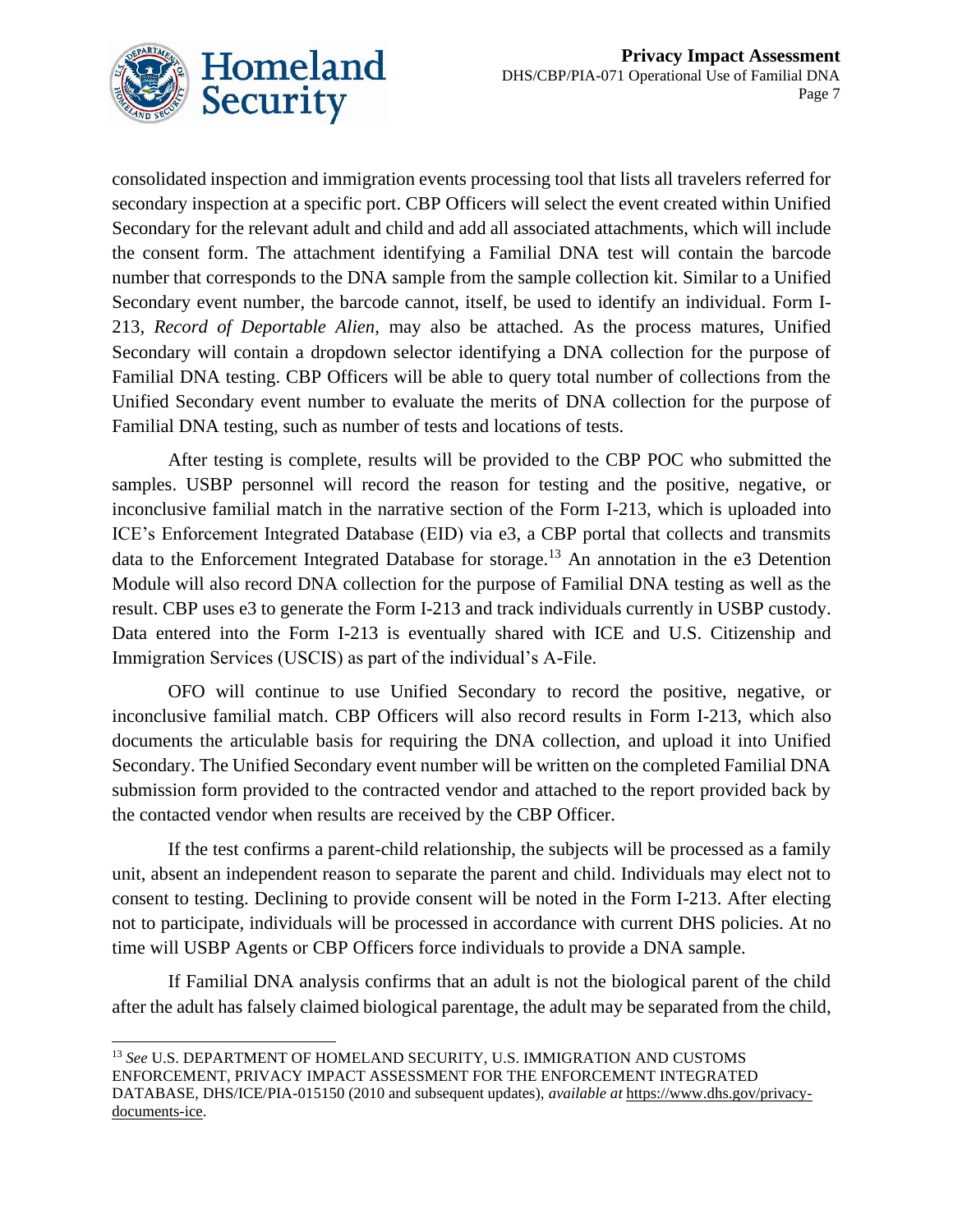

and may be referred to ICE for criminal prosecution. In that case, the adult subject will also be booked and receive a Federal Bureau of Investigation (FBI) number, if not already provided. This individual will also be subject to a separate DNA collection<sup>14</sup> for the FBI Combined DNA Index System (CODIS), where a CODIS DNA sample will be collected at the time of booking and submitted to the FBI Federal DNA Database Unit (FDDU) for upload to CODIS.

### **Fair Information Practice Principles (FIPPs)**

The Privacy Act of 1974<sup>15</sup> articulates concepts of how the federal government should treat individuals and their information and imposes duties upon federal agencies regarding the collection, use, dissemination, and maintenance of personally identifiable information. Section 222(2) of the Homeland Security Act of 2002 states that the Chief Privacy Officer shall assure that information is handled in full compliance with the fair information practices as set out in the Privacy Act of 1974.<sup>16</sup>

In response to this obligation, the DHS Privacy Office developed a set of Fair Information Practice Principles (FIPPs) from the underlying concepts of the Privacy Act to encompass the full breadth and diversity of the information and interactions of DHS.<sup>17</sup> The FIPPs account for the nature and purpose of the information being collected in relation to DHS's mission to preserve, protect, and secure.

DHS conducts Privacy Impact Assessments on both programs and information technology systems, pursuant to the E-Government Act of 2002, Section 208<sup>18</sup> and the Homeland Security Act of 2002, Section 222.<sup>19</sup> Given that Familial DNA is an operation, rather than a particular information technology system, this PIA is conducted as it relates to the DHS construct of the Fair Information Practice Principles. This PIA examines the privacy impact of Familial DNA for operational use as it relates to the Fair Information Practice Principles.

#### **1. Principle of Transparency**

*Principle: DHS should be transparent and provide notice to the individual regarding its collection, use, dissemination, and maintenance of PII. Technologies or systems using PII must be described in a SORN and PIA, as appropriate.* 

<sup>14</sup> *See* U.S. DEPARTMENT OF HOMELAND SECURITY, PRIVACY IMPACT ASSESSMENT FOR THE CBP AND ICE DNA COLLECTION, DHS/ALL/PIA-080 (2020), *available at* https://www.dhs.gov/privacy-documentsdepartment-wide-programs.

<sup>15</sup> 5 U.S.C. § 552a.

 $16$  6 U.S.C. § 142(a)(2).

<sup>17</sup> U.S. DEPARTMENT OF HOMELAND SECURITY, PRIVACY POLICY GUIDANCE MEMORANDUM 2008-01/PRIVACY POLICY DIRECTIVE 140-06, THE FAIR INFORMATION PRACTICE PRINCIPLES: FRAMEWORK FOR PRIVACY POLICY AT THE DEPARTMENT OF HOMELAND SECURITY (2008), *available at* [https://www.dhs.gov/privacy-policy-guidance.](https://www.dhs.gov/privacy-policy-guidance) <sup>18</sup> 44 U.S.C. § 3501 note.

<sup>19</sup> 6 U.S.C. § 142.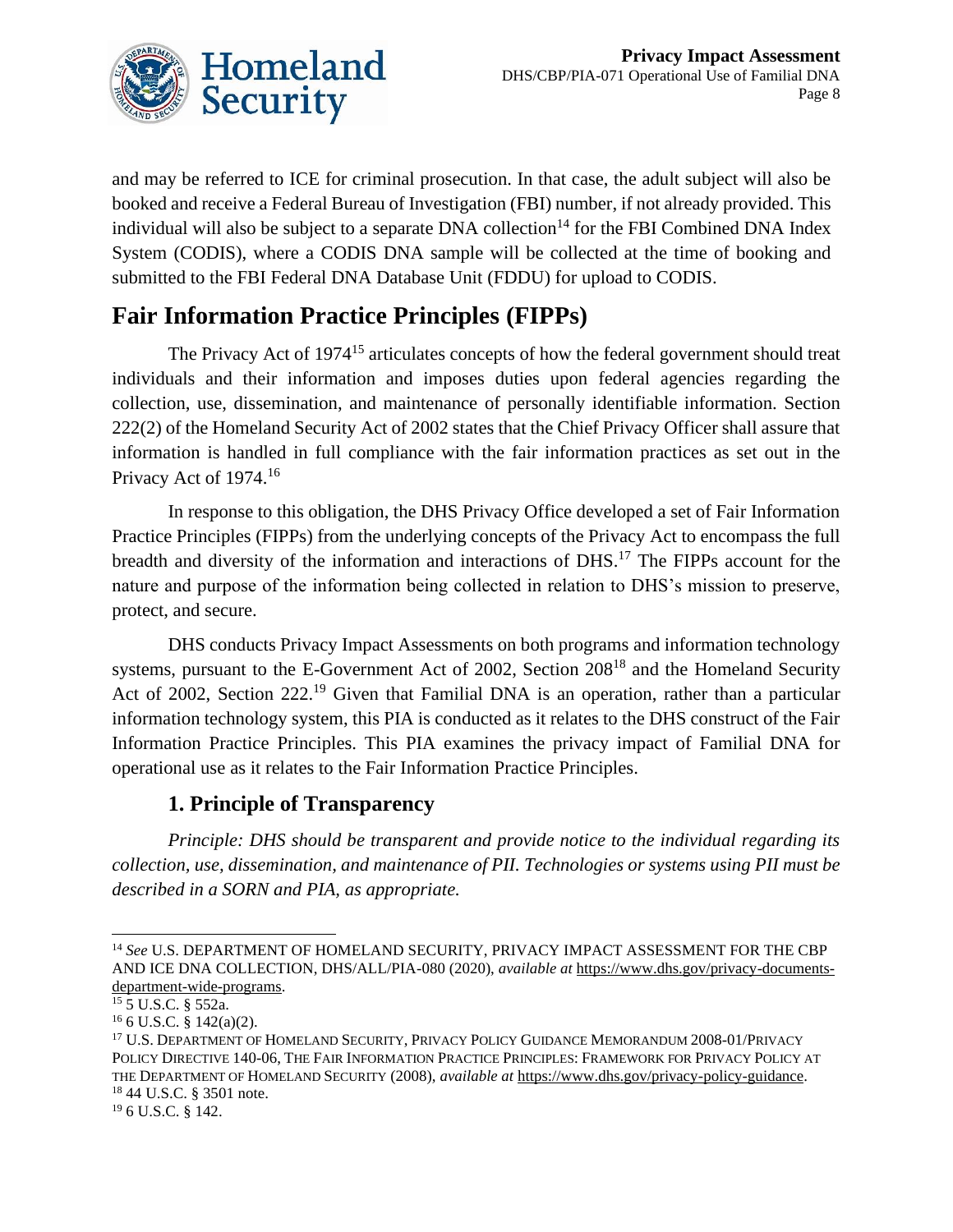This PIA serves to inform the public generally that CBP is replacing ICE as the DHS component responsible for Familial DNA testing at the border. In addition, adults claiming a potentially fraudulent parent-child relationship who are referred for testing will be provided notice and a consent form prior to collection of buccal swab DNA.

**Privacy Risk:** There is a risk that individuals selected for Familial DNA testing may not have adequate or meaningful notice that their DNA information will be collected.

**Mitigation:** This risk is mitigated. Prior to collection, CBP supplies each adult selected to submit to Familial DNA testing with a written consent form on which the adult is notified that they must affirmatively consent to Familial DNA testing. Translations of the consent form and privacy statement in commonly encountered languages (i.e., Spanish and Portuguese) and telephonic interpreter services for any other language encountered are available, as needed. If an individual is unable to read the form and statement, CBP will read the form and statement to the individual in a language the individual comprehends, and if necessary, will contact translation services to assist.

The privacy statement provides notice of the authority under which CBP is authorized to collect DNA information, the purpose for which the Familial DNA sample is being collected, and that CBP may share the individual's information and information about the DNA sample provided according to federal law and policy. Lastly, the privacy statement explains that the disclosure of DNA information is voluntary, but that the individual's failure to submit to Familial DNA testing could result in additional investigation, and may be taken into account as one factor in how the individual will be processed by DHS.

CBP is publishing this PIA to provide detailed descriptions of the individuals whose information is collected for Familial DNA testing, and how that information is used and stored. In addition to this PIA, CBP has multiple system of records notices (SORN) that provide general notice of the types of records CBP may collect as part of its law enforcement and border security mission(s). The Border Patrol Enforcement Records (BPER)  $SORN^{20}$  and the TECS  $SORN^{21}$ provide notice regarding CBP records used to identify potential terrorist and criminal activity, immigration violations, and threats to homeland security; to uphold and enforce the law; and to ensure public safety. Lastly, notice is provided via DHS Contractors and Consultants SORN,<sup>22</sup> for the retrieval of contact information shared with and used by the forensic service provider.

<sup>20</sup> *See* DHS/CBP-023 Border Patrol Enforcement Records (BPER), 81 Fed. Reg. 72601 (October 20, 2016), *available at* [https://www.dhs.gov/system-records-notices-sorns.](https://www.dhs.gov/system-records-notices-sorns)

<sup>21</sup> *See* DHS/CBP-011 U.S. Customs and Border Protection TECS, 73 Fed. Reg. 77778 (December 19, 2008), *available at* [https://www.dhs.gov/system-records-notices-sorns.](https://www.dhs.gov/system-records-notices-sorns)

<sup>22</sup> *See* DHS/ALL-021 Department of Homeland Security Contractors and Consultants, 73 Fed. Reg. 63179 (October 23, 2008), *available at* [https://www.dhs.gov/system-records-notices-sorns.](https://www.dhs.gov/system-records-notices-sorns)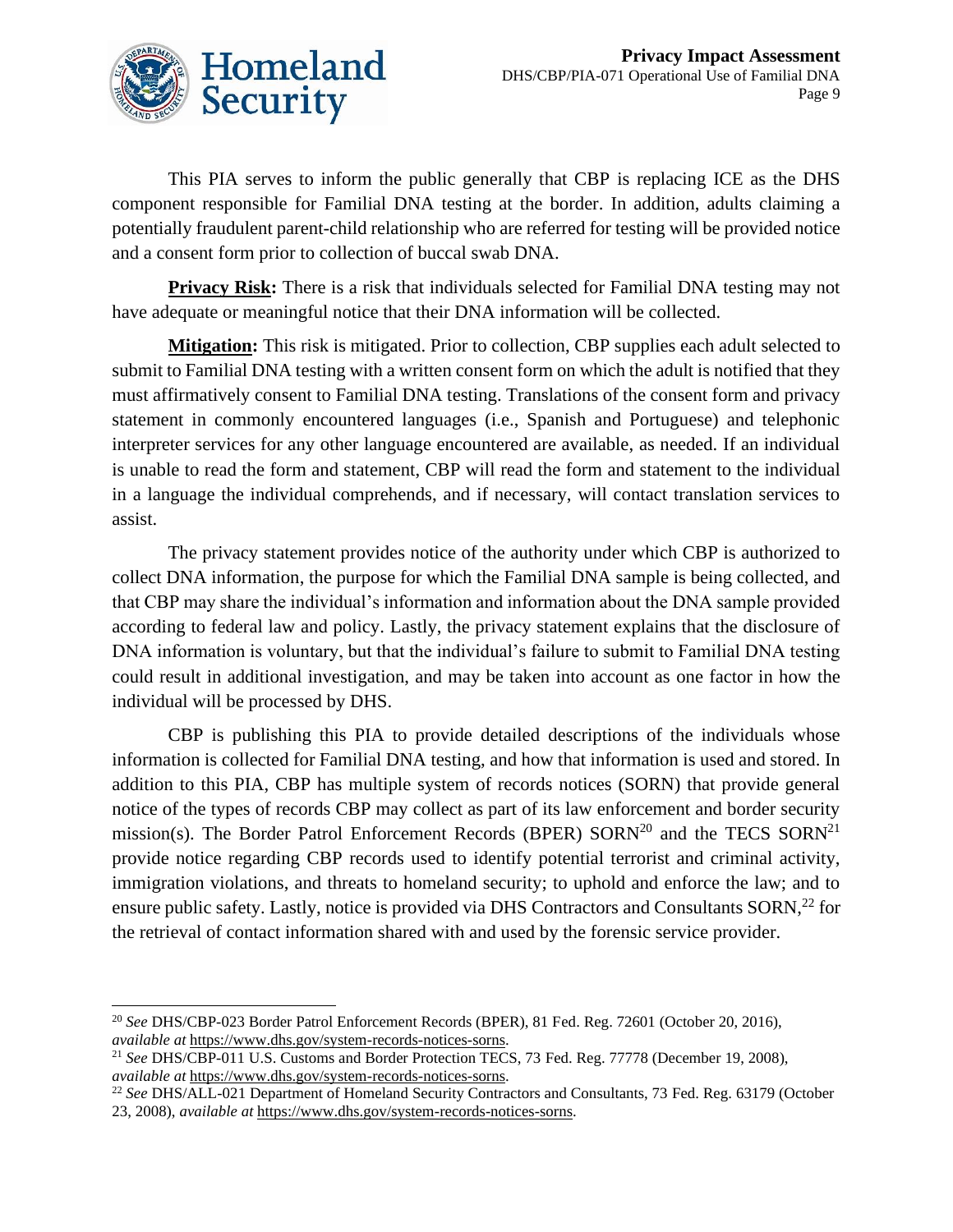

#### **2. Principle of Individual Participation**

*Principle: DHS should involve the individual in the process of using PII. DHS should, to the extent practical, seek individual consent for the collection, use, dissemination, and maintenance of PII and should provide mechanisms for appropriate access, correction, and redress regarding DHS's use of PII.*

Not every claimed parent-child relationship will be subject to Familial DNA testing. Individuals who claim to be the biological parent of a child, but whom CBP personnel determine, based on observations of the individuals by trained CBP law enforcement officers and interviews during the inspection process, may be fraudulently claiming such a relationship will be asked to consent to DNA collection for the purpose of Familial DNA testing. In practice, such observation can include, for example, the results of an interview with the claimed family unit, presentation of fraudulent or suspected fraudulent documents, or behavior observed between the adult and child that is inconsistent with expected behavior between a parent and child.

Adults whom CBP believes are potentially claiming a fraudulent parent-child relationship are provided the opportunity to affirmatively consent to DNA collection for the purpose of Familial DNA testing on his or her own behalf and on behalf of the claimed child. They will be provided with the relevant privacy statement and consent form. The consent form outlines the purpose for the Familial DNA collection and testing (i.e., to validate the claimed parent-child relationship between the adult and the claimed child), the scope of the testing (which is solely to validate a parent-child relationship), that testing will be performed according to a uniform procedure using a buccal (cheek) swab, and that the privacy statement has been provided to the individual. It further establishes that, at the time of testing, CBP has not yet determined whether it will process the individuals as a family unit (e.g., house or release the individuals together) and that providing DNA is no guarantee that CBP will process the individuals as a family unit.

If an adult does not consent, that declination will be documented in the SharePoint log or Unified Secondary. If the adult does not consent to the testing, the individuals will be processed consistent with current DHS policies and procedures to develop additional information to confirm or refute the claimed parent-child relationship and make appropriate decisions based on that family unit determination.

#### **3. Principle of Purpose Specification**

*Principle: DHS should specifically articulate the authority which permits the collection of PII and specifically articulate the purpose or purposes for which the PII is intended to be used.*

CBP may collect DNA for the purpose of Familial DNA testing pursuant to its immigration inspection authorities in Title 8 (8 U.S.C. 1225(d)(3); 8 U.S.C. 1357(b)). Title 8 grants CBP the authority "to take and consider evidence of or from any person concerning the privilege of any alien or person he believes or suspects to be an alien to enter, reenter, pass through, or reside in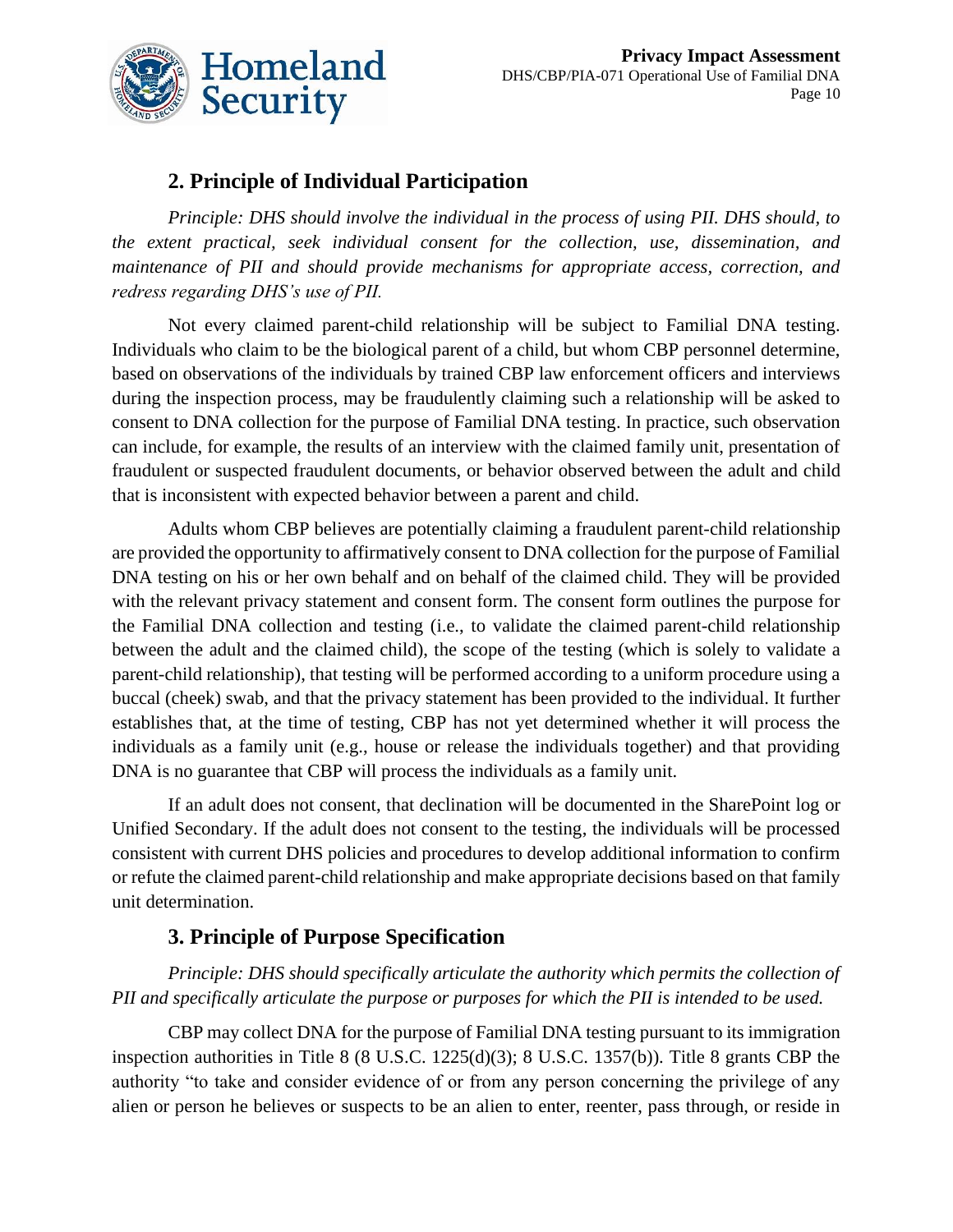

the United States, or concerning any matter which is material or relevant to the enforcement of this Act and the administration of the Service." The collection of DNA samples to determine familial relationships does not require a warrant, and DNA samples will be collected with the consent of the adult claiming the parent-child relationship.

#### **4. Principle of Data Minimization**

*Principle: DHS should only collect PII that is directly relevant and necessary to accomplish the specified purpose(s) and only retain PII for as long as is necessary to fulfill the specified purpose(s). PII should be disposed of in accordance with DHS records disposition schedules as approved by the National Archives and Records Administration (NARA).*

At each phase of Familial DNA testing, from selection to test results, CBP has minimized the PII collected to that which is directly relevant and necessary to identifying family unit fraud. Specifically, this includes implementing the following measures:

- The DNA samples submitted by CBP for analysis will only be used to confirm a claimed biological parent-child relationship and will not be stored or be made available for any future testing or other use;
- The information collected in conjunction with each CBP sample is limited to that information which ensures that the DNA sample is attributed to the correct individual who provided the sample (e.g., name and A-Number) and Familial DNA testing integrity (e.g., date and time of test); and
- CBP's contract with the forensic service provider requires that all DNA samples are physically destroyed after the analysis is concluded.

**Privacy Risk:** There is a risk that CBP's collection of DNA samples and associated administrative information may constitute an over-collection of sensitive information.

**Mitigation:** The risk is mitigated. CBP will only conduct Familial DNA testing when CBP believes that a claimed biological parent-child relationship is fraudulent. USBP Agents and CBP Officers will use a totality of circumstances during the inspection process, including interview responses, observations of interactions between the individuals, and law enforcement skills and training, to determine whether to refer an adult and child for Familial DNA testing.

Also, CBP collects only enough DNA to create a unique DNA profile capable of being compared with another DNA profile to verify a claimed parent-child relationship. The DNA sample (i.e., swab) is destroyed immediately after it is analyzed. CBP collects and retains the minimum amount of administrative data necessary to ensure the accuracy of recording a positive or negative match in the SharePoint log, eventually e3, and in Unified Secondary.

**Privacy Risk:** There is a risk that CBP may retain data longer than is necessary for operational purposes.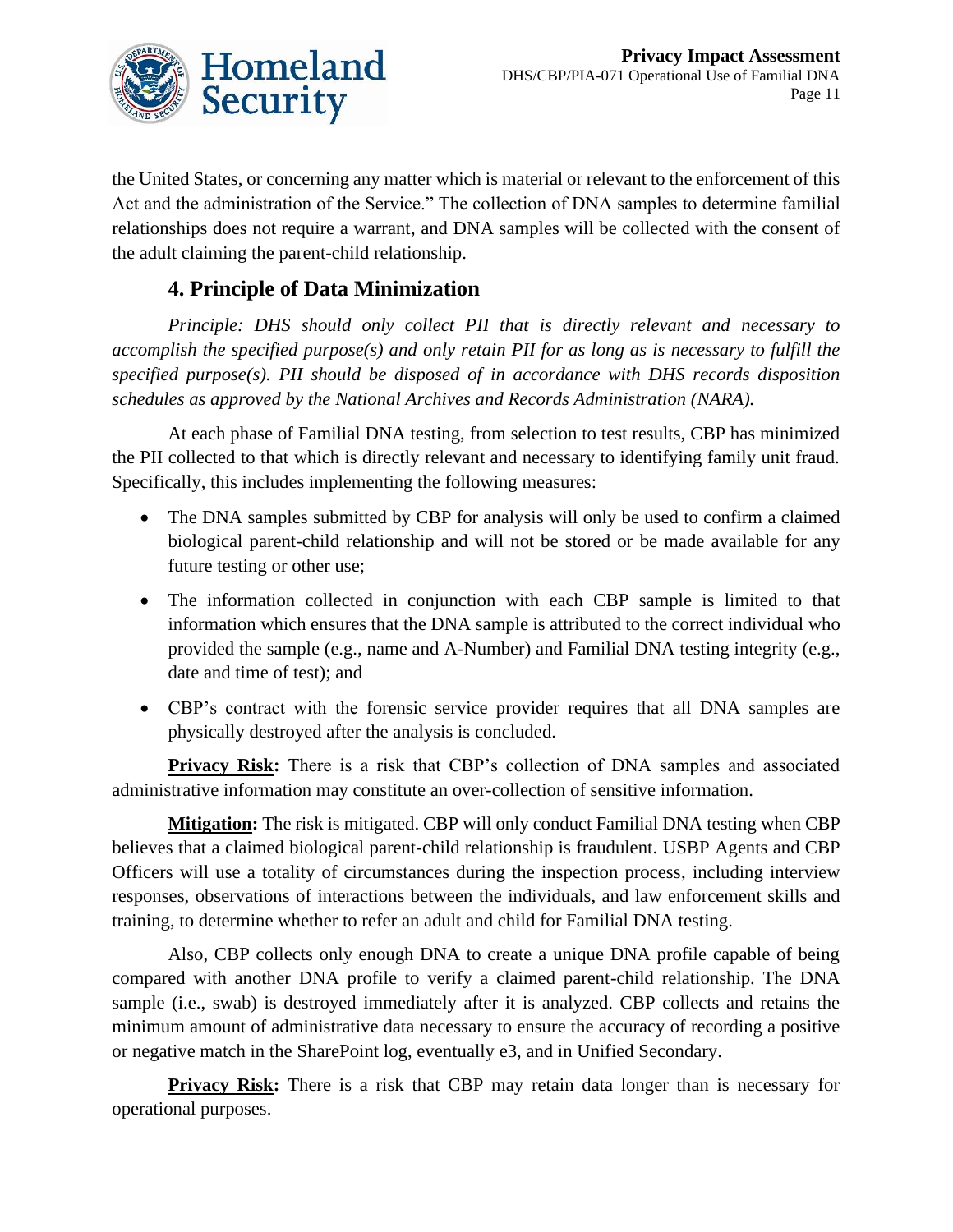

**Mitigation:** This risk is mitigated. All data retained in CBP recordkeeping systems for Familial DNA testing must be relevant or useful to showing the positive or negative DNA match and confirming the integrity of the Familial DNA testing. CBP's retention of DNA information is governed by National Archives and Records Administration (NARA)-approved retention schedules (i.e., according to the Management of Samples schedule DAA-0568-2015-0001), which covers the results of the DNA testing. Such records are retained by CBP for 20 years. Vendor and bidder information is governed by National Archives and Records Administration-approved retention schedules (i.e., DAA-GRS-2016-001-005) and is destroyed three years after removal from approved status but is authorized for longer retention if required for business use. Standard Operating Procedures are governed by N1-563-08-03-11 and must be destroyed or deleted three years after cutoff or when no longer needed for business purposes, whichever is later.

Records relating to consent to DNA collection for the purpose of Familial DNA testing and the privacy notice provided to individuals are maintained in the individual's A-File, which is covered under retention schedule N1-566-08-01. Information in the A-File is maintained permanently.

#### **5. Principle of Use Limitation**

*Principle: DHS should use PII solely for the purpose(s) specified in the notice. Sharing PII outside the Department should be for a purpose compatible with the purpose for which the PII was collected.*

The Familial DNA sampling is used solely to compare two unique DNA profiles and determine whether a positive or negative biological parent-child relationship exists between the two. The portion of DNA that is analyzed by the system or human analyst does not reveal any physical traits, race, ethnicity, disease susceptibility, or other sensitive information about an individual, and will not be used for purposes other than verifying claimed parent-child relationships.

**Privacy Risk:** There is a risk that CBP will use information collected from the Familial DNA operation for a purpose other than that for which it originally collected the information.

**Mitigation:** This privacy risk is mitigated. CBP only uses the DNA samples to indicate whether a biological parent-child relationship exists between members of a claimed family unit. Because the samples are immediately destroyed as part of the testing process, the DNA samples cannot be stored and used subsequently for verification with an additional individual or for a different purpose. Additionally, CBP supplies the forensic service provider with the minimum amount of information required to fulfill its obligation to provide accurate Familial DNA testing in a timely manner. The limited amount of information available to the forensic service provider ensures that the Familial DNA testing to verify a parent-child relationship conforms to wellestablished uniform procedures and cannot be used or tested for any other purpose. The forensic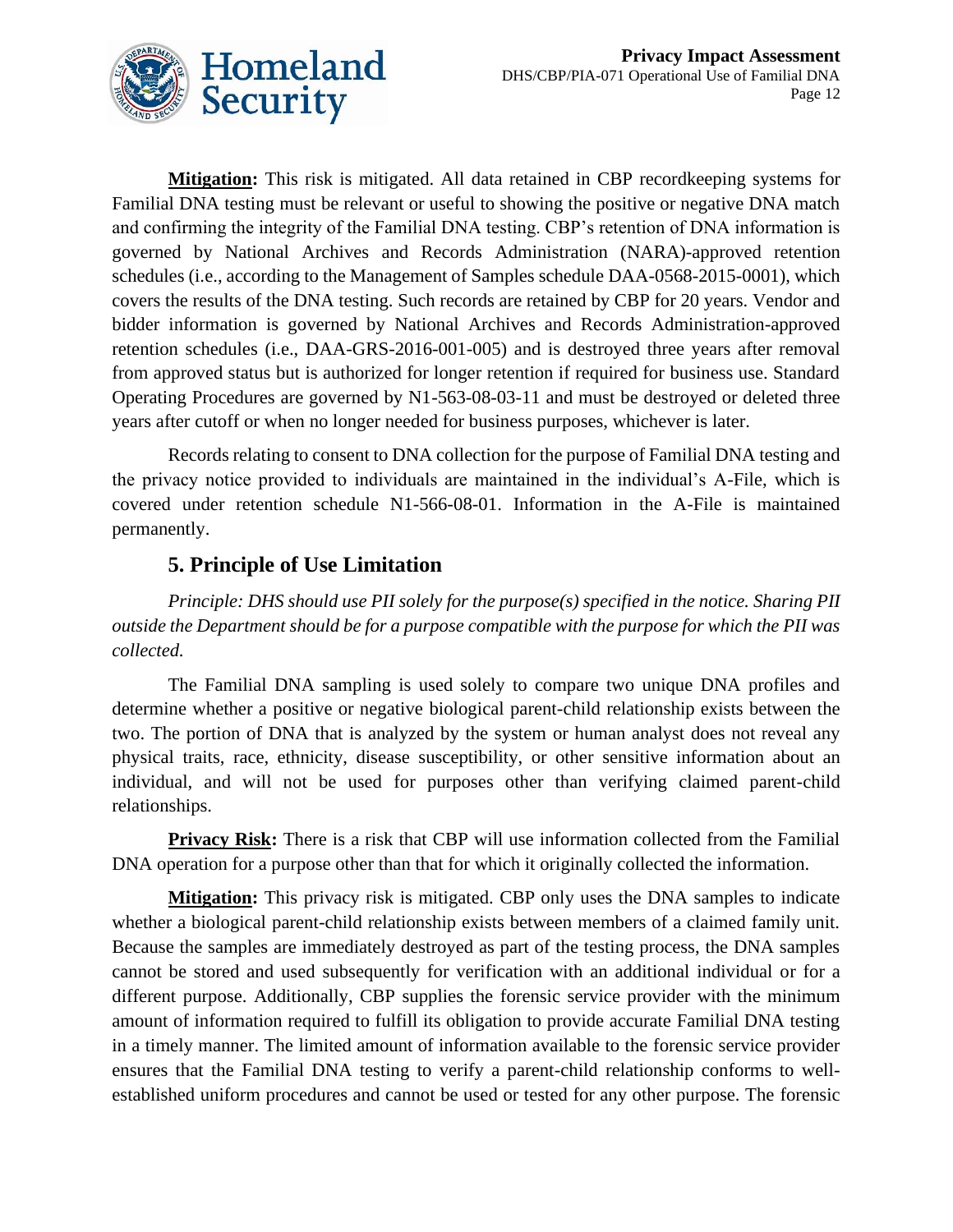

service provider does not retain any PII resulting from CBP's use of Familial DNA testing.<sup>23</sup> Finally, the DNA samples cannot be used to discriminate in the provision of benefits, nor can they be analyzed to reveal any physical traits, race, ethnicity, disease susceptibility, or other sensitive information about an individual.

#### **6. Principle of Data Quality and Integrity**

*Principle: DHS should, to the extent practical, ensure that PII is accurate, relevant, timely, and complete, within the context of each use of the PII.*

A Familial DNA match is based on a 99.5 percent or better likelihood that the parent-child relationship is verified. It is highly unlikely that the Familial DNA test will provide an inaccurate DNA match. If the sample is non-conclusive, CBP will treat an inconclusive result in the same manner as a positive result, in that the individuals will not be immediately separated as a result of the DNA tests. Further, all CBP employees requesting DNA samples are trained on the proper swabbing procedures and how to properly convey such procedures to the adult consenting to collection.

**Privacy Risk:** There is a risk that data entered into the SharePoint log or Unified Secondary system could be inaccurate or associated with the wrong family unit.

**Mitigation:** This risk is mitigated. After information is entered into the SharePoint log by USBP Agents, or into Unified Secondary by CBP Officers, a second CBP employee verifies that the information entered is accurate. If CBP discovers that information contained in the log is inaccurate, personnel will make appropriate revisions.

To address the risk that DNA information would be associated with the wrong family unit, CBP personnel compare the barcode from the cartridge with the barcode on the printed report to make sure there is a match. CBP personnel then enter the relevant data into SharePoint or Unified Secondary immediately after it becomes available, and a second CBP employees verifies that the information entered is accurate. CBP uses these barcodes to ensure that both subjects and samples are properly documented and paired together. This enhances the data quality review if information is incorrectly associated with the wrong family unit.

#### **7. Principle of Security**

*Principle: DHS should protect PII (in all forms) through appropriate security safeguards against risks such as loss, unauthorized access or use, destruction, modification, or unintended or inappropriate disclosure.*

<sup>&</sup>lt;sup>23</sup> All submitted swabs/samples not consumed as part of the analysis shall be destroyed after completion of the analysis.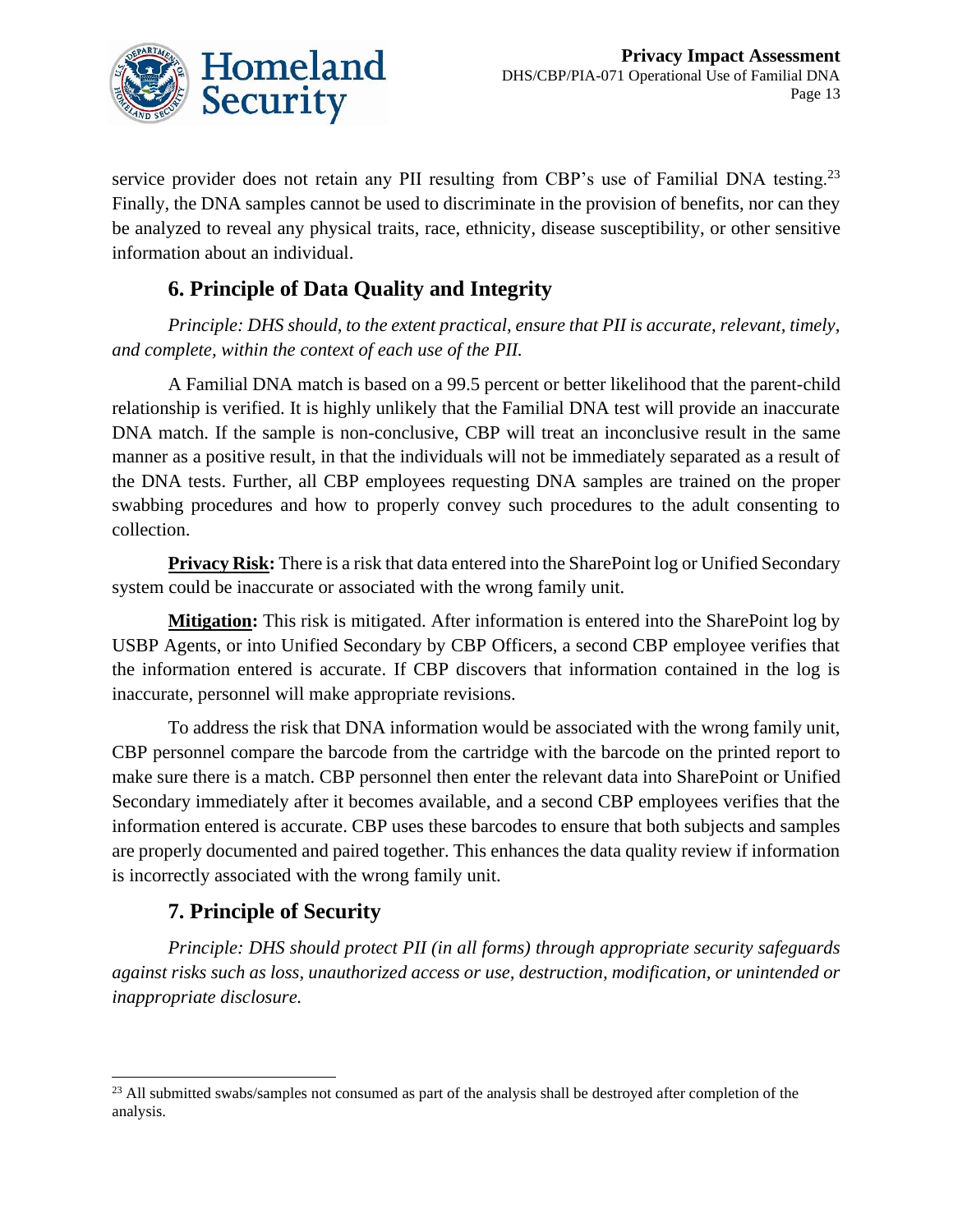

Strict physical and technical access controls are in place to ensure the security of all Familial DNA collections. Only trained personnel will be authorized to collect DNA samples. If PII associated with DNA collection is compromised—including misuse of data, unauthorized access to Familial DNA, and/or inappropriate disclosure of Sensitive PII—it must be reported and handled as a privacy incident. For cases in which misconduct is suspected, the incident will be reported to the CBP Office of Professional Responsibility for further investigation, and as appropriate, the CBP personnel will be removed from the operation.

**Privacy Risk:** There is a risk DNA information analyzed by a forensic service provider may be inappropriately accessed or disseminated.

**Mitigation:** This risk is mitigated. CBP's contract with the forensic service provider contains strict privacy and security language prohibiting the vendor from inappropriately accessing or disseminating CBP information. Forensic service provider personnel are required to complete privacy, security, and records training. In addition, the forensic service provider is required to report the suspected loss or compromise of Sensitive PII to CBP and is subject to fines and penalties if government information or records are used beyond the scope of the contract. The forensic service provider may also be liable for breach of contract and agency administrative actions to include suspension and/or debarment. Finally, CBP only provides the forensic service provider with the minimum amount of information necessary to conduct the Familial DNA analysis and determine whether there is a positive or negative test result between the members of a claimed family unit. Vendor personnel do not have access to either CBP's SharePoint log, e3, or the Unified Secondary system, and access to these repositories is limited to CBP personnel with a verified need-to-know.

#### **8. Principle of Accountability and Auditing**

*Principle: DHS should be accountable for complying with these principles, providing training to all employees and contractors who use PII, and should audit the actual use of PII to demonstrate compliance with these principles and all applicable privacy protection requirements.*

Access to the logs (Sharepoint, e3, or Unified Secondary) are limited to internal CBP users. System access is not provided to non-CBP personnel. Access is limited to those personnel with a job-related requirement to access the information and all CBP system users must sign a rules of behavior statement acknowledging that they have been trained and understand the security aspects of their systems.

Specific to Familial DNA test results, CBP is working with the forensic service provider to develop adequate training for agents and officers on collection and submission of samples.

**Privacy Risk:** There is a risk that Familial DNA test results are not audited or accounted for in a manner required under internal policy.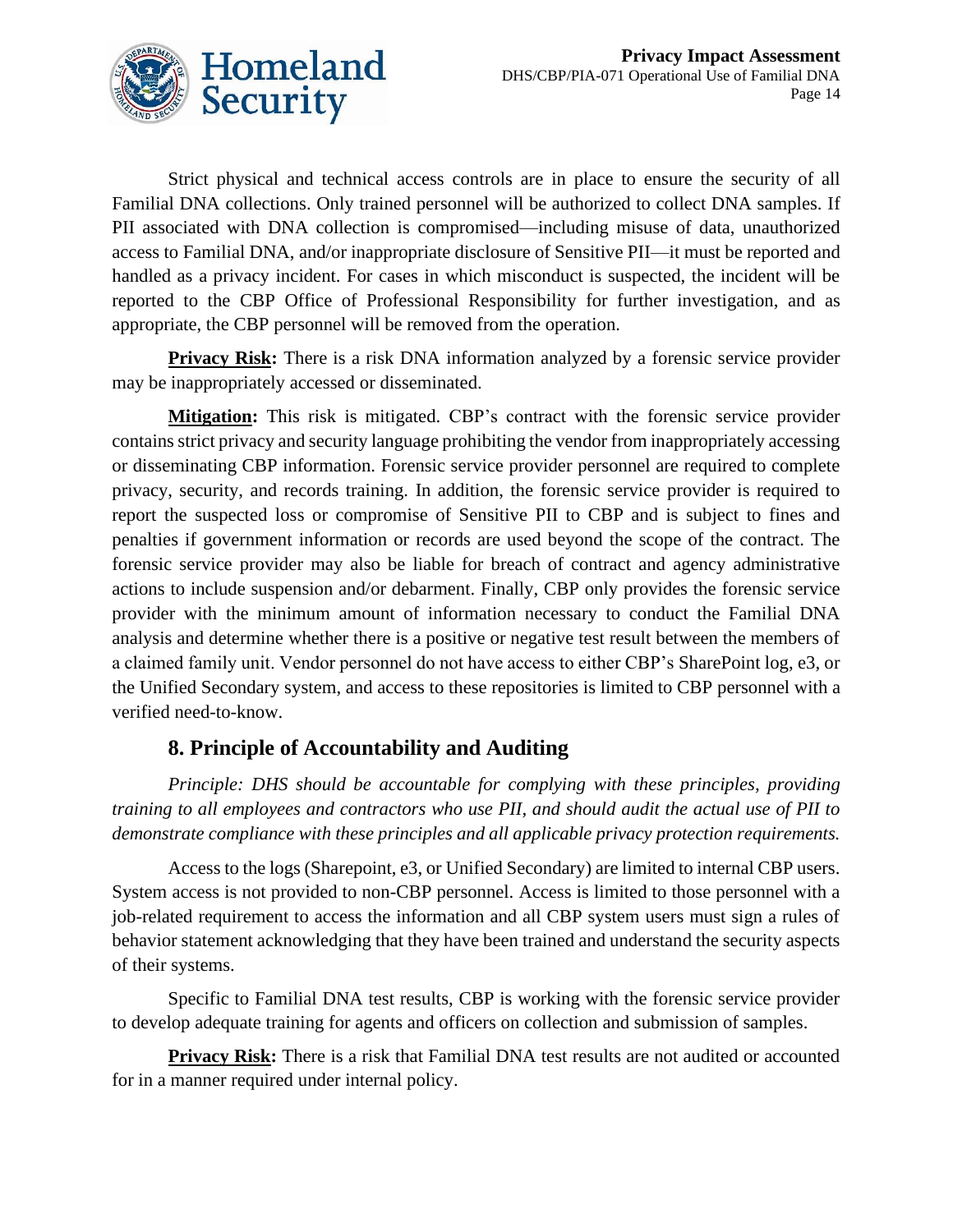

**Mitigation:** This risk is mitigated. CBP will store detailed records of Familial DNA test results in the SharePoint log maintained by USBP Agents and Unified Secondary maintained by CBP Officers. The log will include the PII elements listed in the "Overview" above, as well as the name of the officer or agent who provided the privacy statement and consent form. This helps ensure that there is a documented record of each Familial DNA test if a subject were to contest the results. Furthermore, CBP incorporates access controls to the SharePoint log, e3, and Unified Secondary, which limit the use of the data to only those with a confirmed need-to-know. Additionally, CBP will review the logs to ensure that the basis for conducting the DNA analysis was articulated sufficiently. Finally, CBP will provide training to its law enforcement personnel to ensure that claimed family units are selected for Familial DNA testing as outlined in this PIA. All personnel associated with the Familial DNA operation (both federal employees and vendor personnel) must complete privacy, security, and records training to ensure the appropriate collection, use, dissemination, and disposal of information.

The forensic service provider is contractually obligated to maintain a certain level of quality assurance with the CBP Laboratories and Scientific Services Directorate (LSSD or Directorate). As with all forensic service providers and laboratories, CBP conducts audits to ensure the contractor conducts quality assurance and security requirements reviews. Additionally, LSSD has a policy for internal and external quality system audits and its SOPs go into detail on how it conducts these audits. Due to current COVID-19 restrictions, in-person/on-site visits/audits have been curtailed. Once travel restrictions and mandatory telework requirements are lifted, the Directorate will begin to schedule on-site/in-person visits to conduct audits on the contractor's activities.

#### **Conclusion**

CBP is replacing ICE as the DHS component responsible for Familial DNA testing at the border. CBP is conducting Familial DNA analysis, via a contracted forensic service provider, on adults and children in cases in which there is a potentially fraudulent claimed biological parentchild relationship. The Familial DNA sampling is used solely to compare two unique DNA profiles and determine whether a positive or negative parent-child relationship exists between the two. The portion of DNA that is analyzed by the system does not reveal any physical traits, race, ethnicity, disease susceptibility, or other sensitive information about an individual, and will not be used for purposes other than verifying claimed parent-child relationships.

#### **Contact Official**

Thomas J. Pagano Program Manager Tactical Operations Division